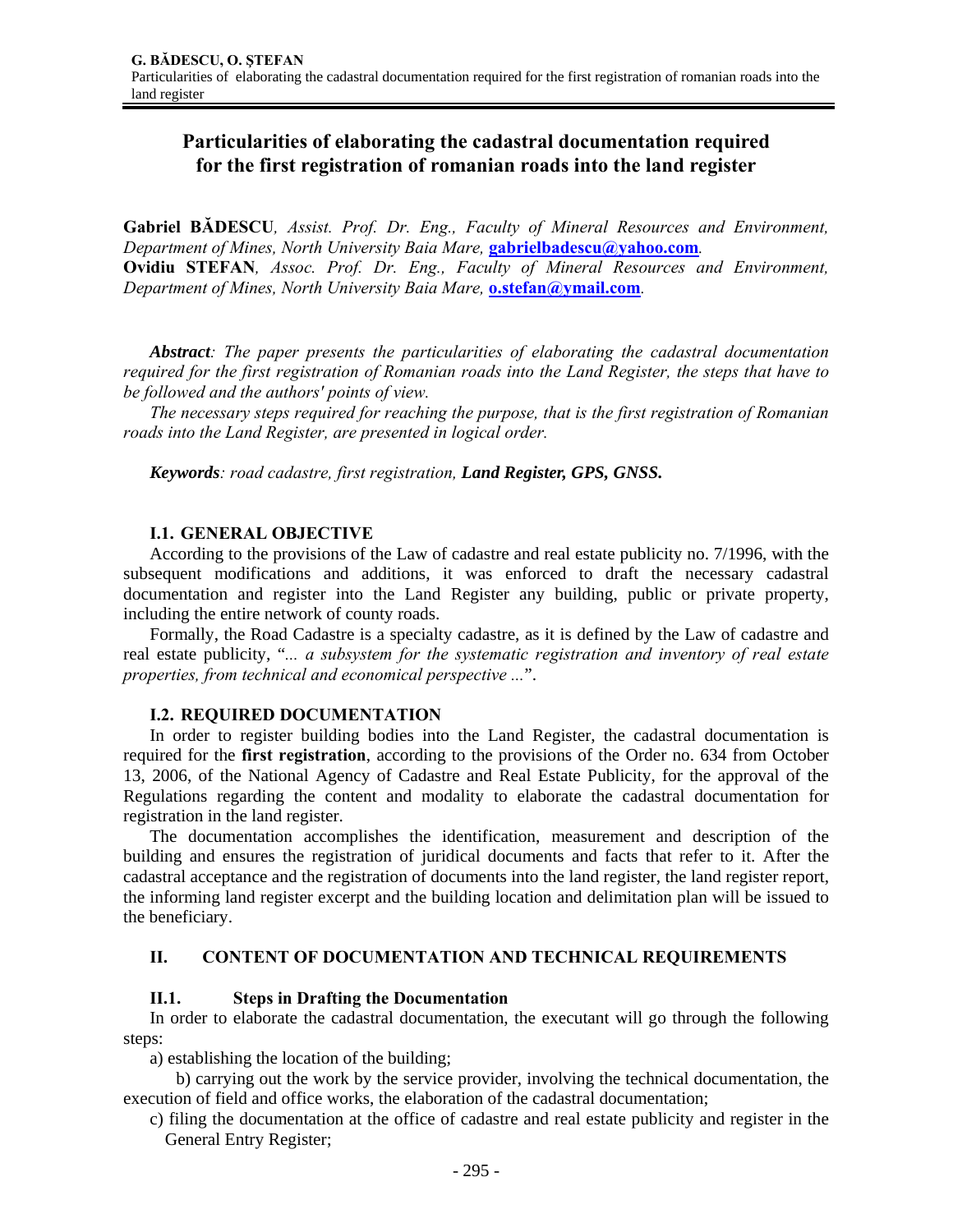d) registering into the land register.

# **II.2. The Identification of the Building Location**

Identifying the building location is done before the execution of the works and consists in:

- the executant together with the owner identifies the location of the building based on natural or conventional boundaries, in order to perform measurements;
- the executant materializes the boundaries of the real estate property, in conformance with the general cadastre norms, according to the ownership documents provided by the owner**.**

### **II.3. The Execution of the Works**

Execution of the works consists in:

a) performing measurements for developing the geodetic high-density and survey networks in the **1970 national Stereographic projection system**, the surveying of cadastral planimetric details on the boundary of the building and inside it, recording attributes, verifying and validating existing data;

- b) surveying planimetric and altimetric details;
- c) exact data processing;
- d) elaborating documentation by drafting and creating six copies of the work file, in analogue and digital format.

### **2.3.1. The Coordinate System**

The planimetric details that represent the content of topographic maps are determined and reported in the coordinate system of the Stereographic 1970 projection plan.

### **2.3.2. The Geodetic Control Network**

### **2.3.2.a.** *Materialization*

 In order to carry out topographic works, as well as to refer subsequent update and/or tracing works, there should be developed a system of benchmarked points, besides each land included in the work. The executant will supply and install benchmarks along the road, every 4-5 km. The benchmarks will be placed as close to the road as possible, usually in a protection area, where stability, accessibility and visibility are ensured.

### **2.3.2.b.** *Determination*

 The control points will be determined planimetrically, in the 1970 Stereographic coordinate system, and alimetrically, in normal heights 1975 Black Sea system. The points corresponding to a route or location will be included in a unitary network measured using instruments and methods that ensure an internal planimetric precision of  $\pm 5$  cm and an internal altimetric precision of  $\pm 1$  cm (precision planimetric traverse, triangulation, GPS, geometric leveling). The observations performed in those control networks will be processed using the least squares methods, the method of indirect measurements. If the relative precision of the points from the state network used for determining the control network does not allow ensuring the mentioned internal precisions, then the control network will be processed as a free network built on the points of the state network.

### **II.4. Filing the Documentation**

The documentation is filed at the territorial office of cadastre and real estate publicity by the provider, in the name of the owner, and the acceptance of the service will be done **after the beneficiary receives the land register excerpt.** 

# **II.5. The Documentation for Ownership Tabulation**

The documentation for tabulating the ownership into the land register will include:

a) application for requesting information and convention;

- b) application for acceptance and registration;
- c) affidavit concerning the alienation and identification of the measured building;
- d) description of topographic and geodesic works;
- e) zonal situational plan, scale 1:10000;
- f) location and delimitation plan of the building, scale 1:1000;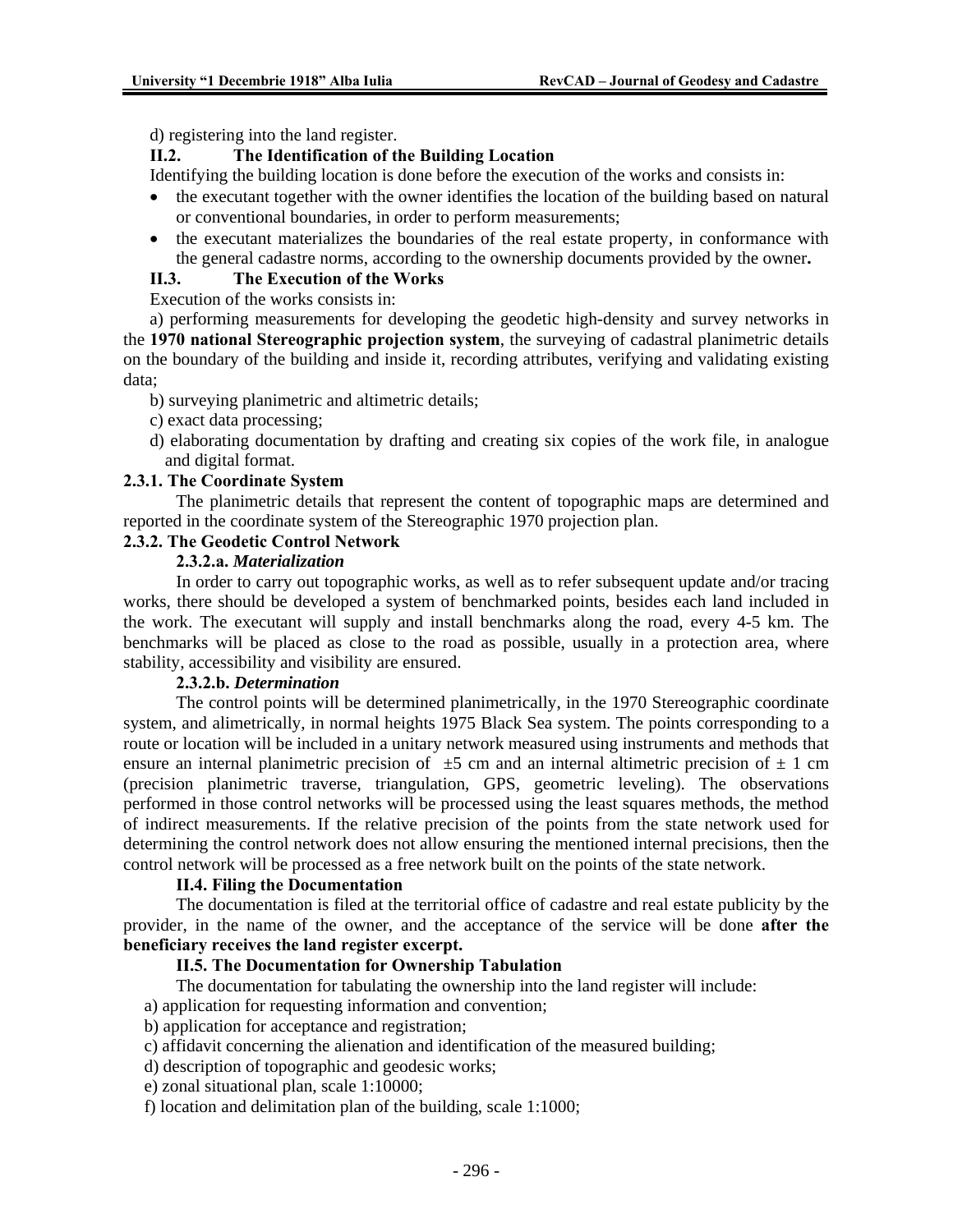- g) measurements performed in the high-density and the survey network for topographic detail surveying, using classic methods or the GPS (Global Positioning System) technology;
- h) surface computation;
- i) topographic description of new points from the high-density and the survey network;

 The documentation is handed on analogue and digital support, in six copies, using standard formats that allow typifying and formats that allow access to data and data transfer.

### **II.6. The Description of Topographic and Geodesic Works**

The description of topographic and geodesic work will comprise:

- the methods and equipment used in measurements;
- the coordinate system;
- old and new geodesic points that were used;
- the state of old geodesic points;
- the description of new topographic points, determined in the work (high-density points of the control network or of the survey network);
- longitudinal profile;
- transversal profiles in the characteristic areas (crossroads, grade crossings, bridges, platforms, turns etc.)

### **II.7. Conditions Specific to GNSS (GPS) Determination**

When using GNSS (GPS) determinations, the following elements will be presented:

- the location plan of the determined points;
- the schedule chart of measurement sessions;
- RINEX files on magnetic support, containing the performed measurements (including the name of the point, the correct height and the type of the antenna, the recording interval);
- the results of processing the measured vectors (bases) (relative coordinates and precision indicators by components);
- $\bullet$  the compensated coordinates of points and the precisions in Cartesian geocentric system  $(X, \mathcal{L})$ Y, Z) and/or ellipsoidal system (B, L, h) and the results of the transformation in the national reference system (XS, YS, HN) for the determined new points.

### **II.8. Kilometer Posts**

 The positions of the kilometer posts are determined through coordinates and their labels are recorded.

### **II.9. Artworks and Specific Set-ups**

 The shape in the plan and the position of all buildings related to the road (bridges, platforms, viaducts tunnels, abutment walls, anchorages, drains, protected embankments, balustrades, protection belts, passages, ditches, guarding trenches, etc) are determined using topographic measurements.

### **II.10. Related Set-ups**

 These types of works include crossroads, grade crossings, special lanes, parking lots, gas stations, road enclosures, etc. Their shape and position is determined by topographic measurements and then is represented on the map.

# **III. NEIGHBORHOODS, SURFACES, INDEX OF COORDINATES**

### **III.1. Neighborhood delimitation reports**

Neighborhood reports will be compiled at residential section level within localities, and at field level outside localities, emphasizing their boundaries (DS, De etc.) and will be signed by the mayor of the administrative territorial unit where they are located. The data included in the neighborhood delimitation reports comprises the following elements:

• *the side* – represents the position (L-left or R-right) of the residential section or the field, with respect to the increasing direction of mileage;